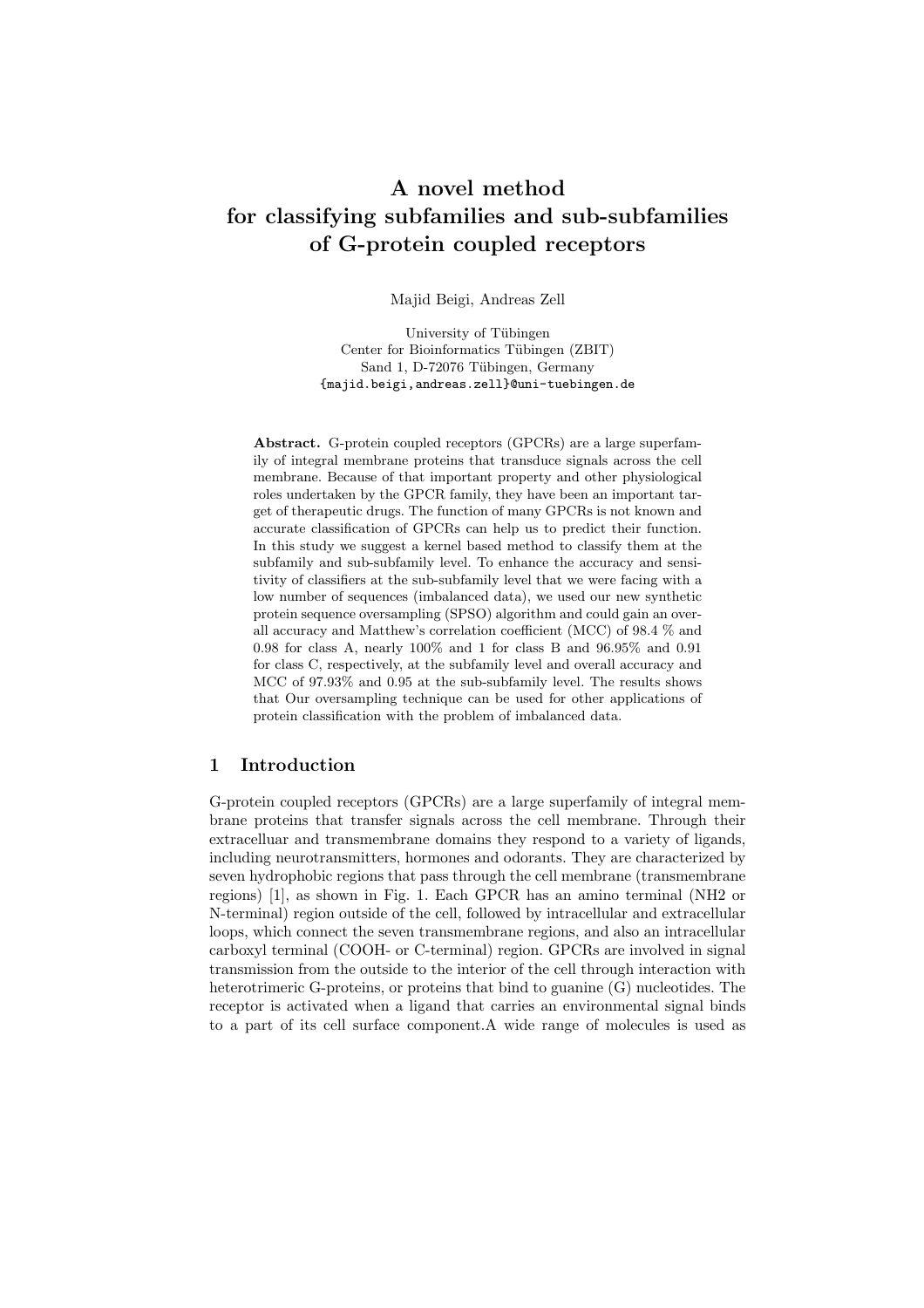2 A novel method for classifying subfamilies and sub-subfamilies

the ligands including peptide hormones, neurotransmitters, pancrine mediators, etc., and they can be in many forms: e.g., ions, amino acids, lipid messengers and protease [2].

The function of many GPCRs are unknown and understanding the signaling pathways and their ligands in laboratory is expensive and time-consuming. But the sequence of thousands of GPCRs are known [3]. Hence, if we can develop an accurate predictor of the class (and so function) of GPCRs from their sequence it can be of great usefulness for biological and pharmacological research. According to the binding of GPCRs to different ligand types they are classified into different families. Based on GPCRDB (G protein coupled receptor data base) [3] all GPCRs have been divided into a hierarchy of 'class', 'subfamily', 'sub-sub-family' and 'type' (Fig. 2).

Because of the divergent nature of GPCRs it is difficult to predict the classification of GPCRs by means of sequence alignment approaches. The standard bioinformatics approach for function prediction of proteins is to use sequence comparison tools such as PSI-BLAST [4] that can identify homologous proteins based on the assumption of low evolutionary divergence, which is not true for GPCRs families. Here, we are facing a more difficult problem of remote homology detection, where classifiers must detect a remote relation between unknown sequence and training data.

There have been several recent developments to the classification problem specific to the GPCR superfamilies. Moriyama and Kim [5] developed a classification method based on discriminant function analysis using composition and physicochemical properties of amino acids. Elrod and Chou [6] suggested a covariant discriminant algorithm to predict GPCR's type from amino acid composition. Qian et al. [7] suggested a phylogenetic tree based profile hidden Markov model (T-HMM) for GPCR classification. Karchin et al. [8] developed a system based on support vector machines built on profile HMMs. They generated fisher score vectors [9] as features for SVM classifier form those profile HMMs. They showed that classifiers like SVMs that are trained on both positive and negative examples can increase the accuracy of GPCRs classification compared with only HMMs as generative method.

To increase the accuracy of remote homology detection by discriminative methods, researchers also focused on finding new kernels, which measure the similarity between sequences, as main part of SVM based classifiers. So after choosing an appropriate feature space, and representing each sequence as a vector in that space, one takes the inner product between these vector-space representations. Spectrum kernel [10], Mismatch kernel [11] and Local alignment kernel [12] are examples of those kernels and it has been shown that they have outperformed previous generative methods for remote homology detection.

In our study we want to classify GPCRs at the subfamily and sub-subfamily level. In this case, a problem in classification of GPCRs is the number of proteins at the sub-subfamily level. At this level in some sub-subfamilies we have only a very low number of protein sequences as positive data (minor class) compared with others (major class). In general, with imbalanced data, the SVM classifier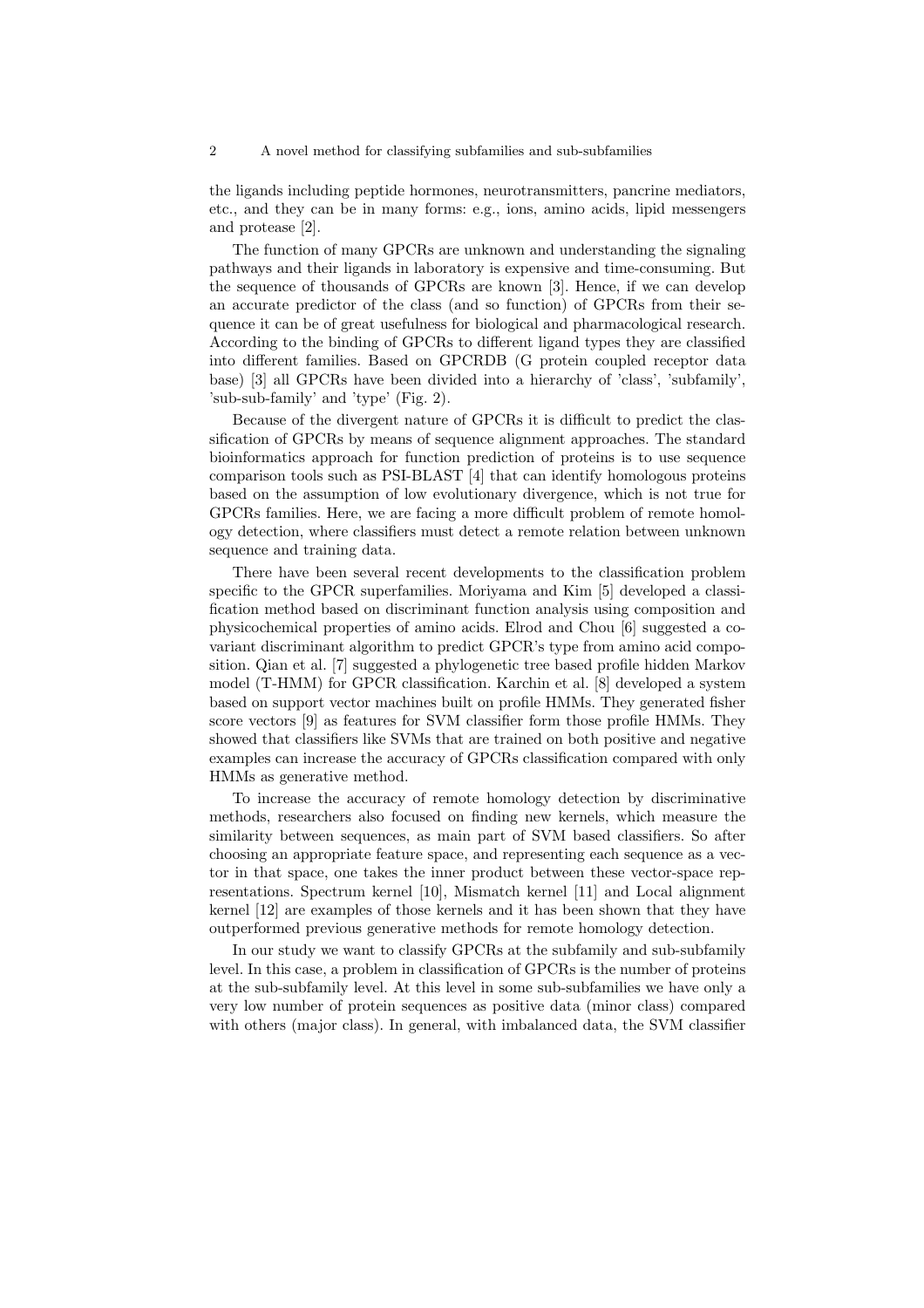tends to perform best for classifying the majority class but fails to classify the minority class correctly. Because of that problem some researchers have not considered those GPCRs families, or if they have included them in their classifier they did not get as good results for them as for other families with enough data [13]. We used a new oversampling technique for protein sequences, explained in [24] to overcome that problem. Based on that method at first we make a HMM profile of those sequences and then try to increase the number of sequences in that family synthetically considering the phylogenetic tree of that family and also the distribution of other families near to that family. For classification, we use the local alignment kernel (LA kernel) that has been shown to have better performance compared with other previously suggested kernels for remote homology detection when applied to the standard SCOP test set [15]. It represents a modification of the Smith-Waterman score to incorporate sub-optimal alignments by computing the sum (instead of the maximum) over all possible alignments. Using that kernel along with our oversampling technique we could get better accuracy and Matthew's correlation coefficient for the classification of GPCRs at the subfamily and sub-subfamily level than other previously published method.



Fig. 1. Schematic representation of GPCR shown as seven transmembrane helices depicted as cylinders along with cytoplasmic and extracellular hydrophilic loops.

### 2 Materials

The dataset of this study was collected from GPDRDB [3] and we used the latest dataset of GPCRDB (June 2005 release, http://www.gpcr.org/7tm/). The six main families are: Class A (Rhodopsin like), Class B (Secretin like), Class C (Metabotropic glutamate/pheromone), Class D (Fungal pheromone), Class E (cAMP receptors) and Frizzled/Smoothened family. The sequences of proteins in GPCRDB were taken from SWISS-PROT and TrEMBL data banks [14]. All six families of GPCRs (5300 protein sequences) are classified in 43 subfamilies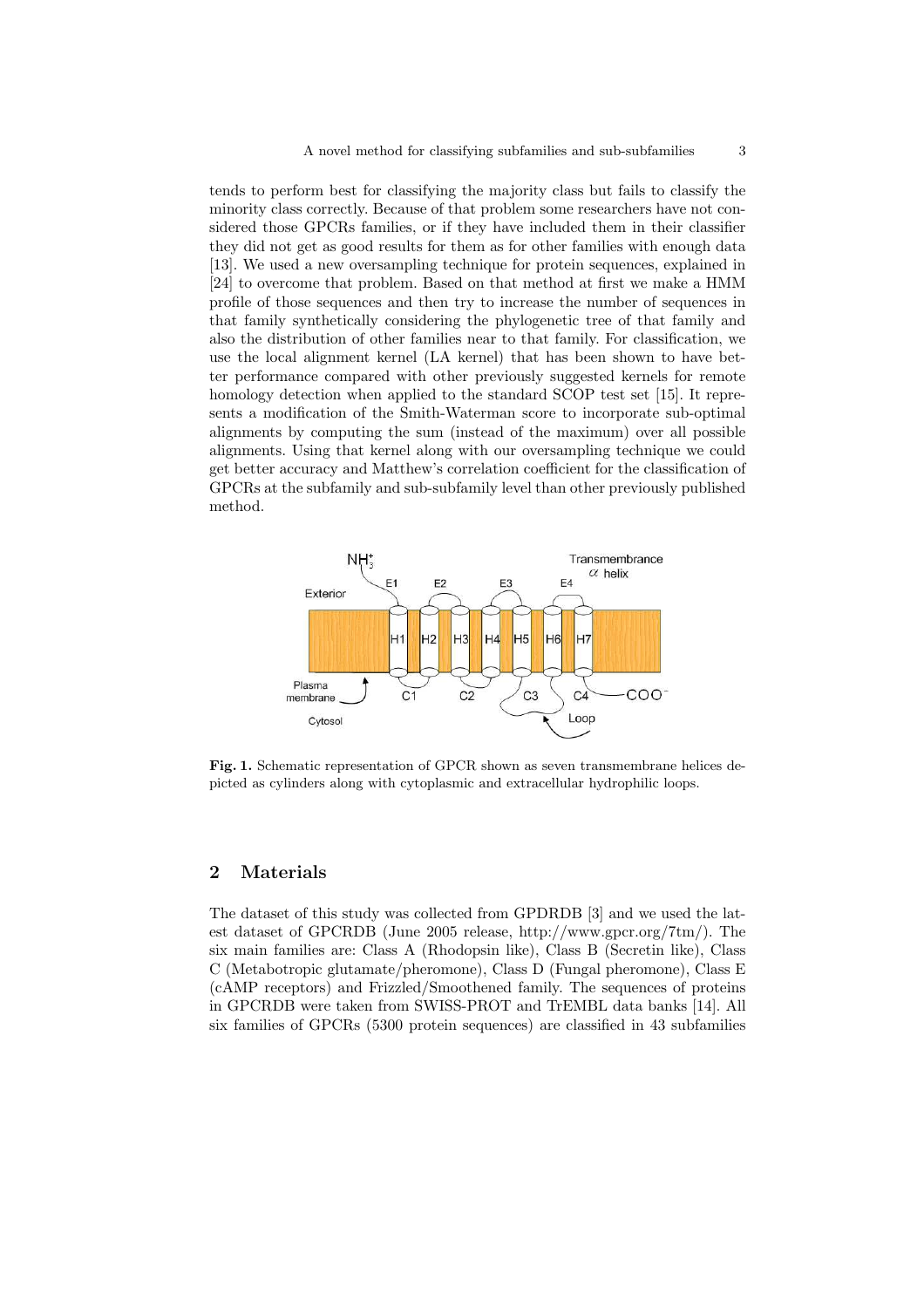and 99 sub-subfamilies. The three largest classes are the rhodopsin-like receptors, the secretion-like receptors and the metabotropic glutamate receptors (class A, B, and C). The rhodopsin-like family is the largest and most studied with approximately 90 percent of all receptors (4737 out of 5300).



Fig. 2. GPCR family tree according to GPCRDB nomenclature.

# 3 Algorithms

#### 3.1 Kernel Function

In discriminative methods, a classifier learns a rule to classify unlabelled sequences into a class of proteins by using both sequences belonging to this class (positive examples) and sequences known as not belonging to that class (negative examples). Given a set of positive training sequences  $\chi_{+}$  and a set of negative training sequence  $\chi$  an SVM learns a classification function  $f(x)$  of the form:

$$
f(x) = \sum_{i; x_i \in \chi_+} \lambda_i K(x, x_i) - \sum_{i; x_i \in \chi_-} \lambda_i K(x, x_i)
$$
 (1)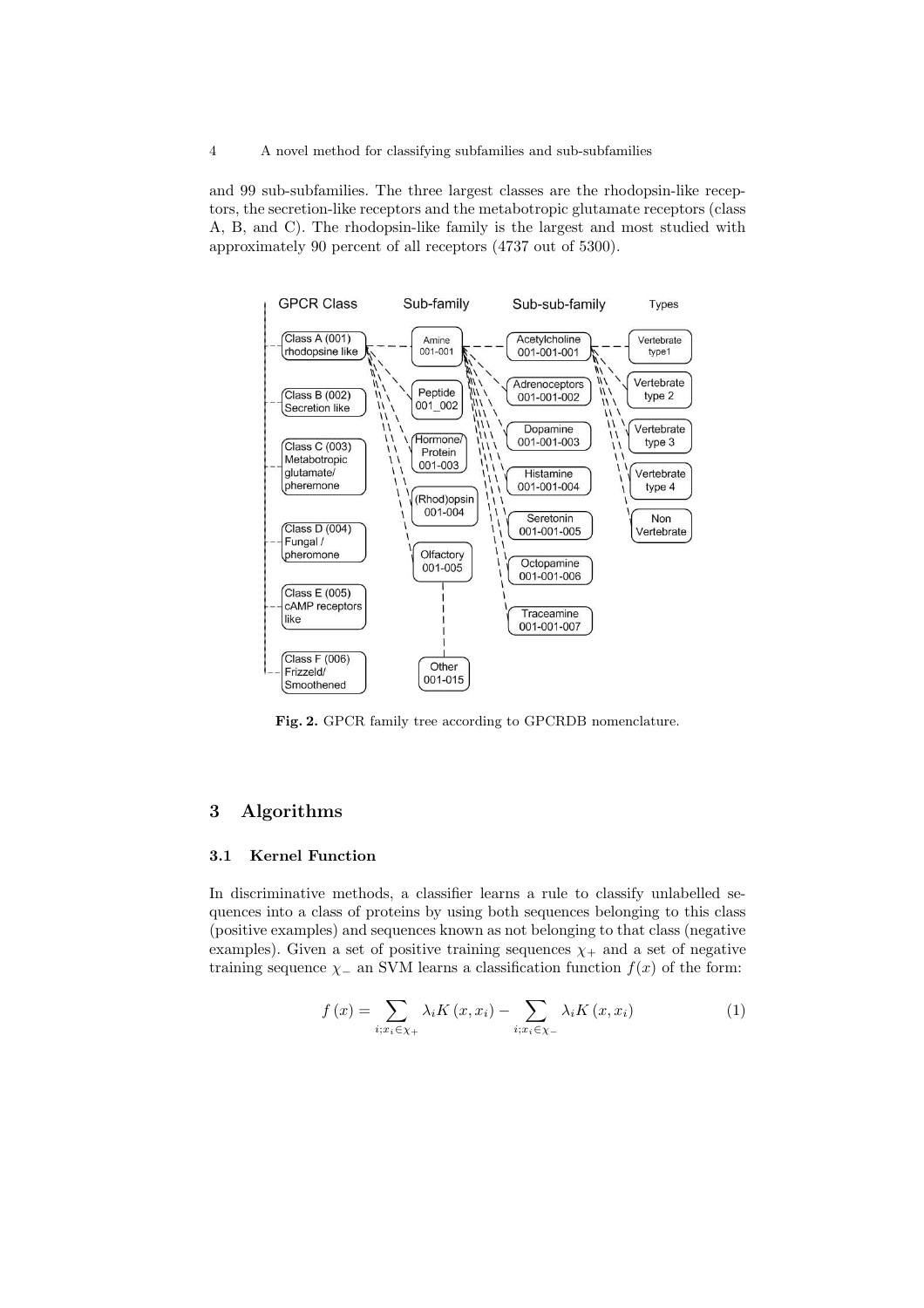where non-negative  $\lambda_i$  weights are computed during training by maximizing a quadratic objective function and  $K(.,.)$  is the kernel function. Given this function, a new sequence  $X$  is predicted to belong to positive dataset if the value of  $f(x)$  is positive, otherwise it belongs to the negative dataset.

On the other hand, variable length protein sequences must be converted to fixed length vectors to be accepted as input to a SVM classifier. These vectors should exploit prior knowledge of proteins belonging to one family and enable us to have maximum discrimination for unrelated proteins. So the kernel function is of great importance for SVM classifiers in learning the dataset and also in exploiting prior knowledge of proteins and mapping data from input space to feature space. The Smith Waterman (SW) alignment score between two protein sequences tries to incorporate biological knowledge about protein evolution by aligning similar parts of two sequences but it lacks the positive definiteness as a valid kernel [15]. The local alignment kernel mimics the behavior of the Smith Waterman (SW) alignment score and tries to incorporate the biological knowledge about protein evolution into a string kernel function. But unlike the SW alignment, it has been proven that it is a valid string kernel. We used this kernel for our classification task, so we give a brief introduction to that algorithm: If  $K_1$  and  $K_2$  are two string kernels then the convolution kernel  $K_1 \star K_2$  is defined for any two strings  $x$  and  $y$  by:

$$
K_1 \star K_2(x, y) = \sum_{x_1 x_2 = x, y_1 y_2 = y} K_1(x_1, y_2) K_2(x_2, y_2)
$$
 (2)

Based on work of Haussler [16] if  $K_1$  and  $K_2$  are valid string kernels, then  $K_1\star$  $K_2$  is also a valid kernel. Vert et al. [12] used that point and defined a kernel to detect local alignments between strings by convolving simpler kernels.The local alignment kernel (LA) consists of three convolved string kernels. The first kernel models the null contribution of a substring before and after a local alignment in the score:

$$
\forall (x, y) \in \chi^2, \ K_0(x, y) = 1 \tag{3}
$$

The second string kernel is for alignment between two residues:

$$
K_{\alpha}^{(\beta)}(x,y) = \begin{cases} 0 \text{ if } |x| \neq 1 \text{ or } |y| \neq 1\\ \exp[\beta s(x,y)] \text{ otherwise,} \end{cases}
$$
(4)

where  $\beta \geq 0$  controls the influence of suboptimal alignments in the kernel value and  $s(x, y)$  is a symmetric similarity score or substitution matrix, e.g. BLO-SUM62.

The third string kernel models affine penalty gaps:

$$
K_g^{(\beta)}(x, y) = \exp \{ \beta \left[ g(|x|) + g(|y|) \right] \} \tag{5}
$$

 $q(n)$  is the cost of a gap of length n given by:

$$
\begin{cases}\ng(0) = 0 & \text{if } n = 0, \\
g(n) = d + e(n - 1) & \text{if } n \ge 1,\n\end{cases}
$$
\n(6)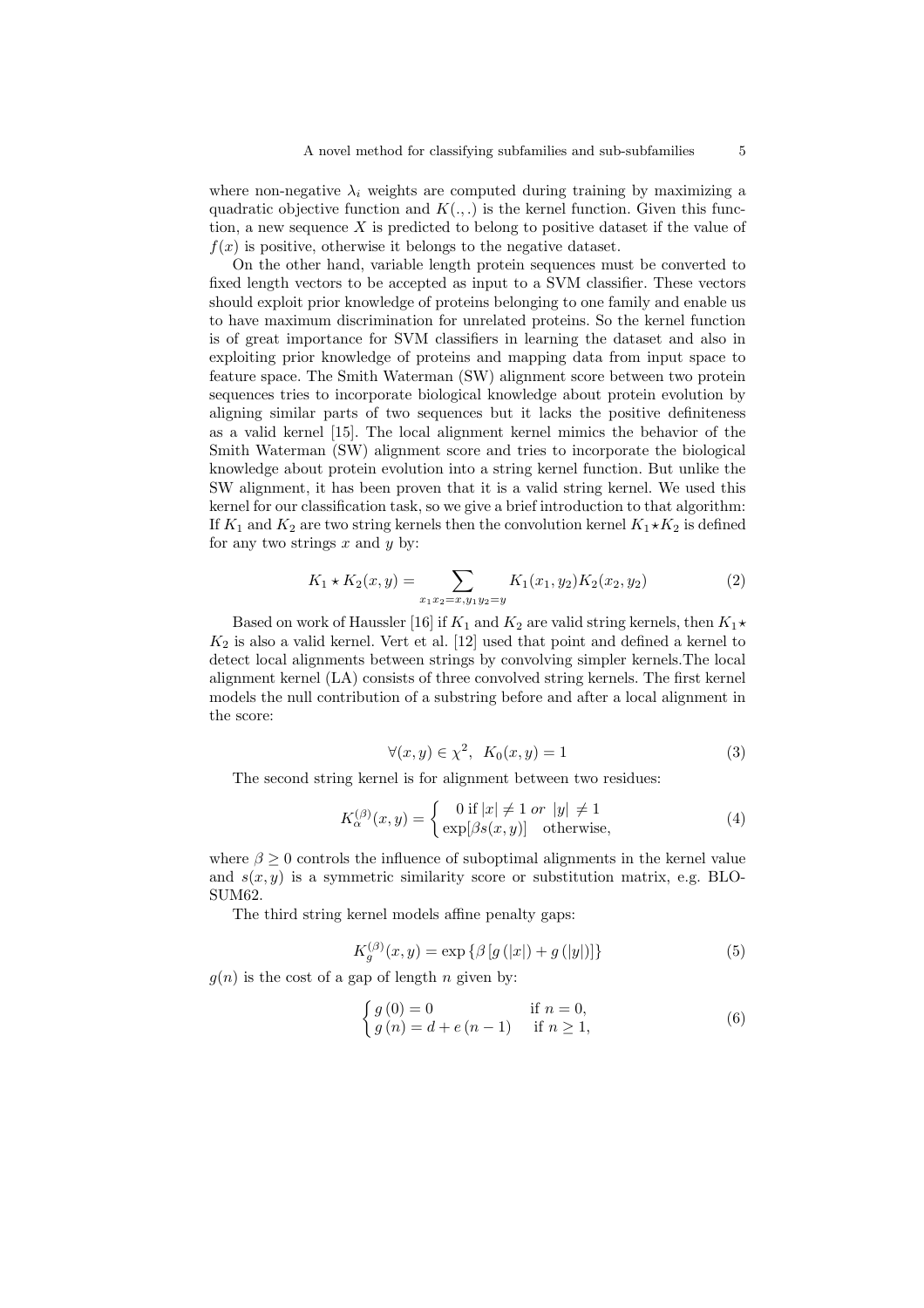where  $d$  and  $e$  are gap opening and extension costs. After that the string kernel based on local alignment of exactly  $n$  residues is defined as:

$$
K_n^{(\beta)}(x,y) = K_0 * \left( K_\alpha^{(\beta)} * K_\alpha^{(\beta)} \right)^{(n-1)} * K_\alpha^{(\beta)} * K_0.
$$
 (7)

This kernel quantifies the similarity of two strings  $x$  and  $y$  based on local alignments of exactly  $n$  residues. In order to compare two sequences through all possible local alignments, it is necessary to take into account alignments with different numbers  $n$  of aligned residues:

$$
K_{LA}^{(\beta)} = \sum_{i=0}^{\infty} K_{(i)}^{(\beta)}.
$$
 (8)

The implementation of the above kernel can be done via dynamic programming [12].

#### 3.2 Synthetic Protein Sequence Oversampling (SPSO)

In classification of GPCRs at the subfamily and specially sub-subfamily level we are facing an imbalanced dataset. There have been two types of solutions to this problem. The first type, as exemplified by different forms of re-sampling techniques, tries to increase the number of minor class examples (oversampling) or decrease the number of major class examples (undersampling) in different ways. The second type adjusts the cost of error or decision thresholds in classification for imbalanced data and tries to control the sensitivity of the classifier [17–20]. In protein classification problems the second type of those approaches has been applied more and a class-depending regularization parameter is added to the diagonal of the kernel matrix:  $K'(x, x) = K(x, x) + \lambda n/N$ , where n and N are the number of positive (or negative) instances and the whole dataset, respectively.

In GPCR classification, even with that method we could not get good results, especially at the sub-subfamily level. One important issue with imbalanced data is that making the classifier too specific may make it too sensitive to noise specially with highly imbalanced datasets, having a ratio of 100 to 1 and more, the classifier often treats positive data as noise and considers it as negative data and we also have instabilities in the classifier. It means the cost that we consider for an error can be an important issue, and sometimes choosing a value near the optimum value can give unsatisfying results. Then, in this case, only using a different error cost method (DEC) [19] is not suitable. We found out that if we can add synthetic sequences (oversampling) at the sub-subfamily level (minority class) in a way that those added sequences are related to that class and away from other classes (majority class), the accuracy of a classifier will be increased. For that, we used our newly developed algorithm named synthetic protein sequence oversampling (SPSO) technique [24] in which the minority class in the data space is oversampled by creating synthetic examples. It considers the distribution of residues of the protein sequence using a hidden Markov model profile of the minority class and also one of the majority class and then synthesizes protein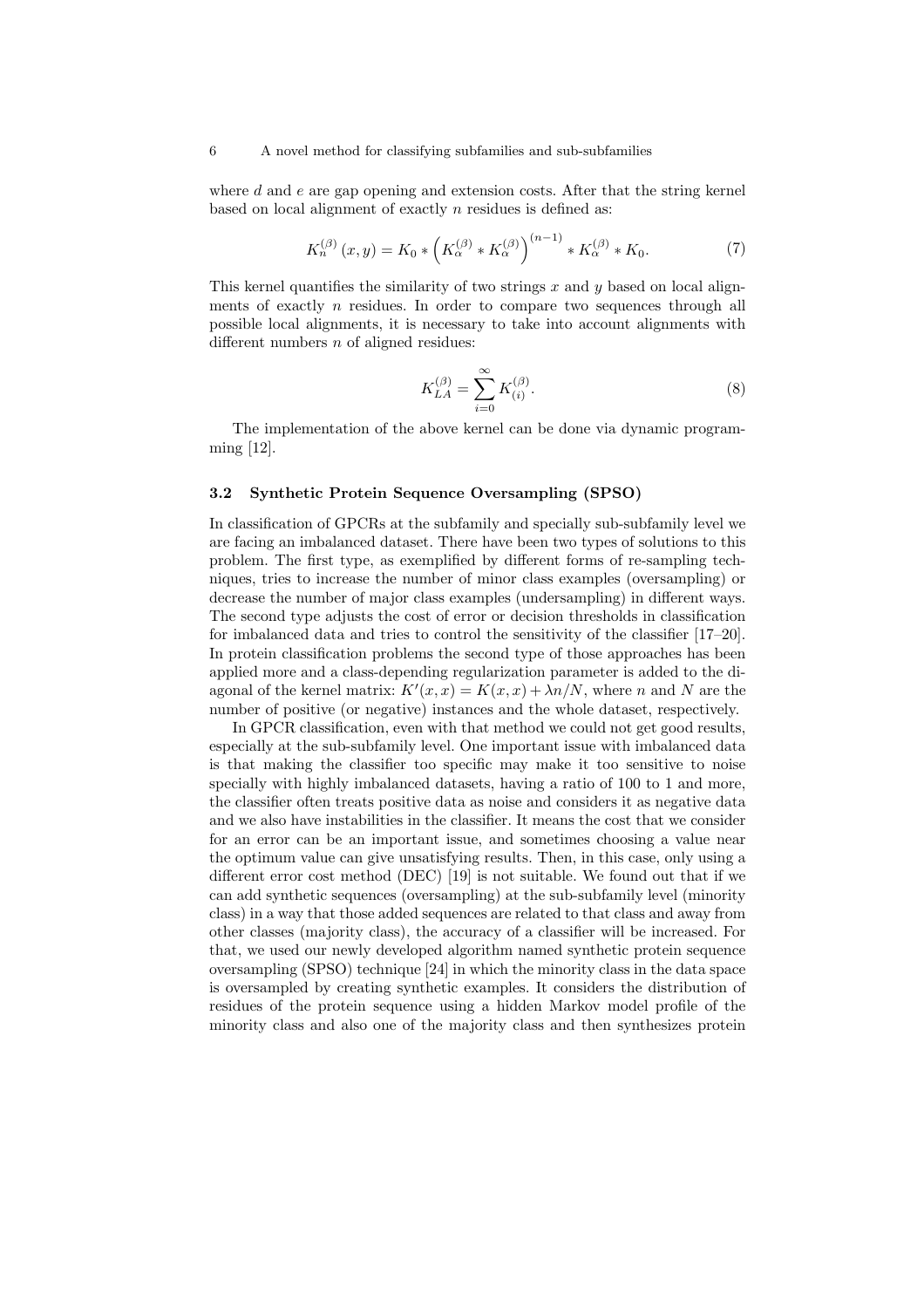sequences which can precisely increase the information of the minor class. We used this method along with the DEC method to increase the sensitivity and stability of the classifier.

## 4 Results

In this study we used the local alignment kernel (LA kernel) to generate vector from protein sequences. For this, we divided the data into training and test data and then build a kernel matrix  $K$  for the training data as shown in Fig. 3. Each cell of the matrix is a local alignment kernel score between protein  $i$  and protein j. After that we normalized the kernel matrix via  $K_{ij} \leftarrow K_{ij}/\sqrt{K_{ii}K_{jj}}$ . We used the SPSO algorithm, explained above, for each subfamily or sub-subfamily whose number of sequences in the training set was less than 50 and more than 4, to synthetically increase the number of data up to 800 percent (depending on the number of sequences). Each subfamily or sub-subfamily is considered as positive training data and all others as negative training data. After that the SVM algorithm with RBF kernel is used for training and for highly imbalanced data (after oversampling) we also use the DEC (different error cost) method. For testing, we create feature vectors by calculating a local alignment kernel between the test sequence and all training data.



Fig. 3. Calculating the kernel matrix of the training data.

In subfamily classification we randomly partitioned the data in two nonoverlapping sets and used a two-fold cross validation protocol. The training and testing was carried out twice using one set for training and the other one for testing. The prediction quality was then evaluated by Accuracy (ACC), Matthew's correlation coefficient (MCC), overall Accuracy  $\overline{ACC}$  and overall MCC  $\overline{MCC}$ as follows: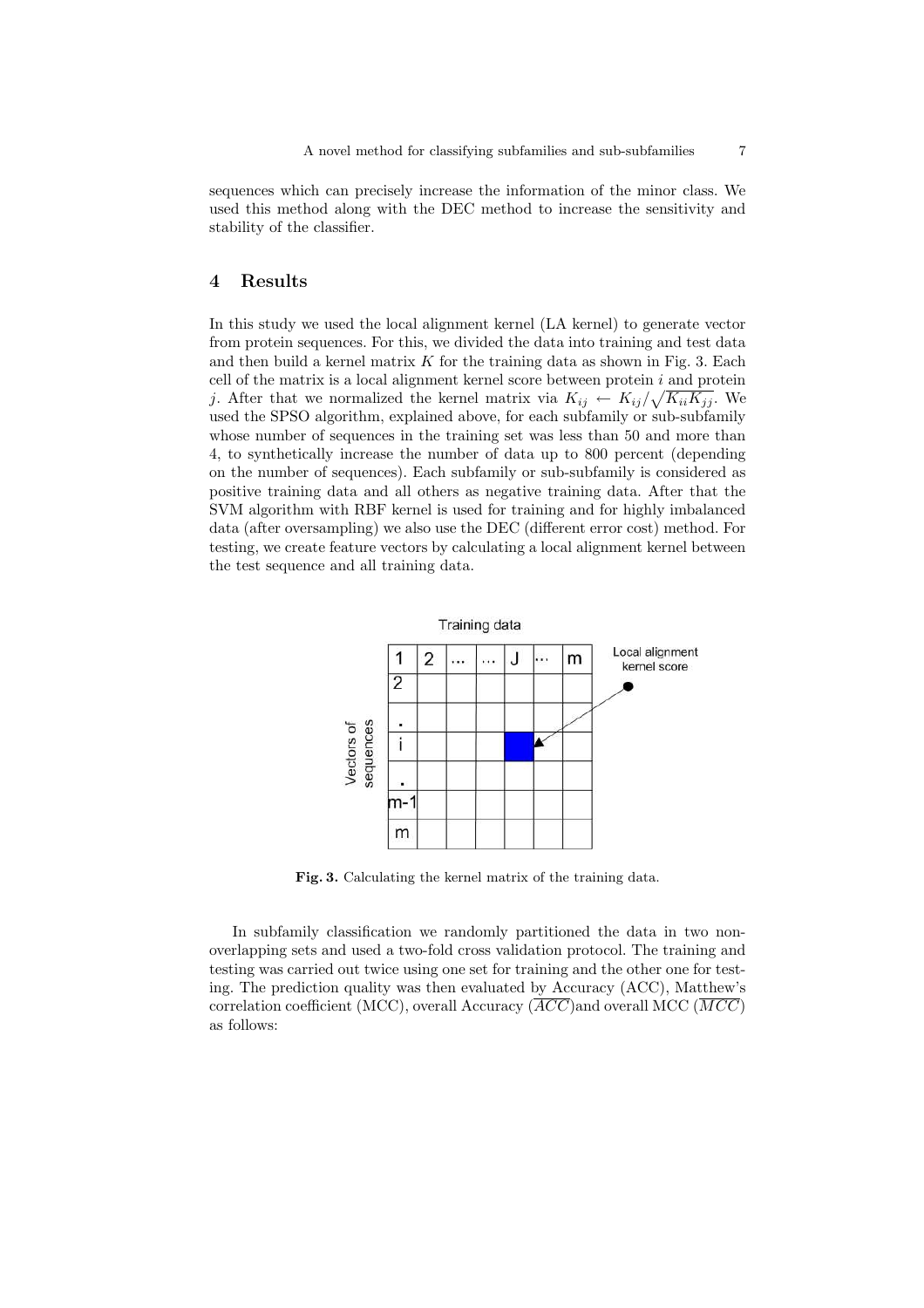8 A novel method for classifying subfamilies and sub-subfamilies

$$
ACC = \frac{TP + TN}{(TN + FN + TP + FP)}
$$
\n(9)

$$
MCC = \frac{TP \times TN - FN \times FP}{\sqrt{(TN + FN)(TP + FN)(TN + FP)(TP + FP)}}
$$
(10)

$$
\overline{ACC} = \sum_{i=1}^{N} \frac{ACC(i)}{N} \tag{11}
$$

$$
\overline{MCC} = \sum_{i=1}^{N} \frac{MCC(i)}{N}
$$
\n(12)

 $(TP = \text{true positive}, TN = \text{true negative}, FP = \text{false positive}, FN = \text{false}$ negative,  $N$ =number of subfamily or sub-subfamily)

In our study, we used the Bioinformatics Toolbox of MATLAB to create the HMM profiles of families and the SVMlight package [23], to perform SVM training and classification.

Tables 1, 2 and 3 show the results of subfamily classification for classes A,B and C of GPCRs. We see that even when the number of sequences is low, the accuracy of our method is high. The overall accuracy for families A, B and C is 98.94%, 99.94% and 96.95%, respectively, and overall MCC for families A, B and C is 0.98, 0.99 and 0.91, respectively. The results show that almost all of the subfamilies are accurately predicted with our method.

Table 1. The performance of our method in GPCRs subfamily classification (Class A).

| Class A subfamilies            |       | Accuracy $(\%)$ MCC |
|--------------------------------|-------|---------------------|
| Amine                          | 99.9  | 0.99                |
| Peptide                        | 97.8  | 0.97                |
| Hormone protein                | 100.0 | 1.00                |
| (Rhod)opsin                    | 99.6  | 0.99                |
| Olfactory                      | 99.9  | 0.99                |
| Prostanoid                     | 99.9  | .98                 |
| Nucleotide-like                | 100.0 | 1.00                |
| Cannabinoid                    | 100.0 | 1.00                |
| Platelet activating factor     | 100.0 | 1.00                |
| Gonadotropin-releasing hormone | 100.0 | 1.00                |
| Thyrotropin-releasing hormone  | 100.0 | 1.00                |
| Melatonin                      | 100.0 | 1.00                |
| Viral                          | 87.0  | 0.8                 |
| Lysosphingolipid               | 100.0 | 1.00                |
| Leukotriene                    | 100.0 | 1.00                |
| Overall                        | 98.4  | 0.98                |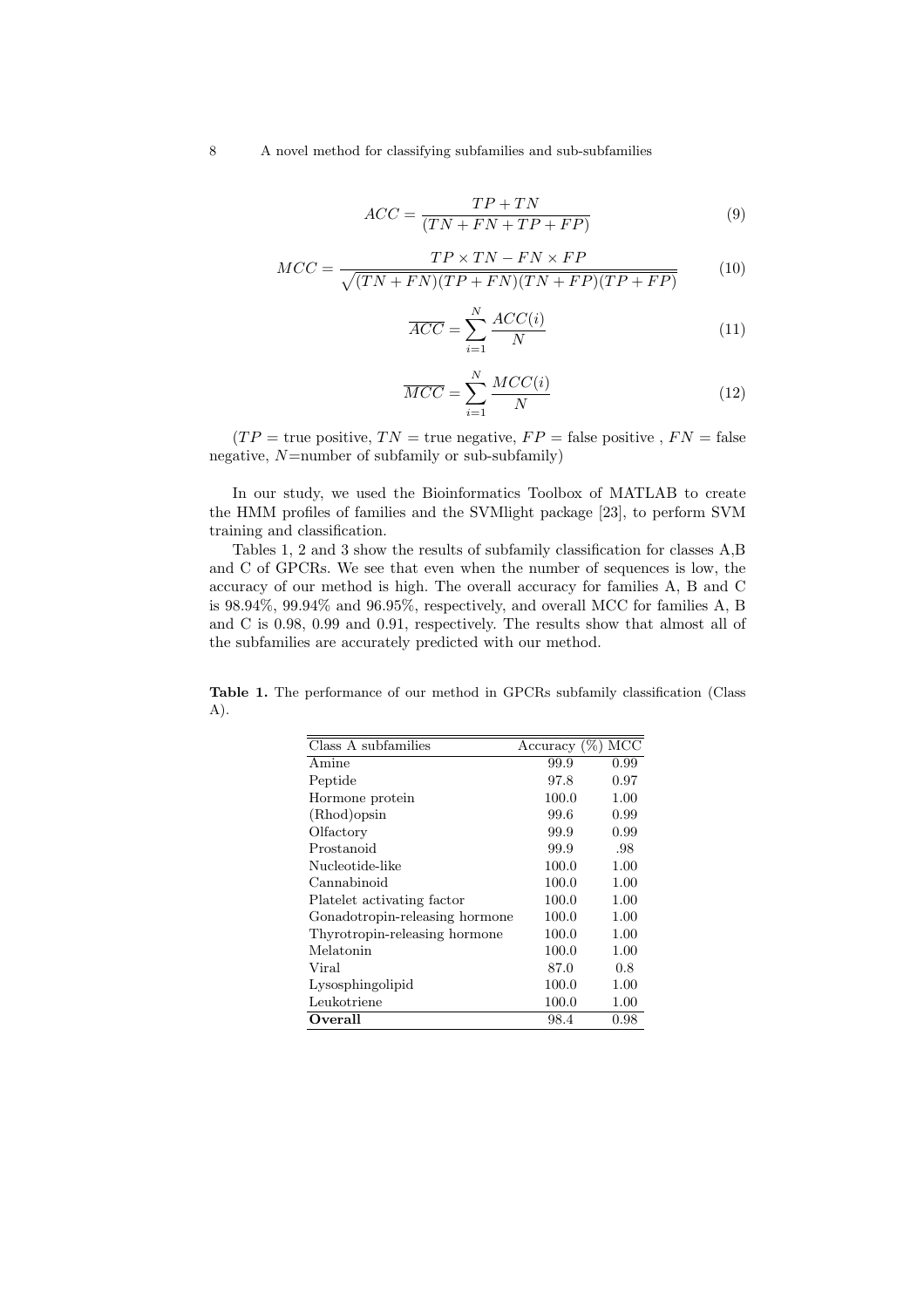A novel method for classifying subfamilies and sub-subfamilies 9

| Class B subfamilies                   | Accuracy $(\%)$ MCC |      |
|---------------------------------------|---------------------|------|
| Calcitonin                            | 100.0               | 1.00 |
| Corticotropin releasing factor        | 100.0               | 1.00 |
| Glucagon                              | 100.0               | 1.00 |
| Growth hormone-releasing hormone      | 100.0               | 1.00 |
| Parathyroid hormone                   | 100.0               | 1.00 |
| <b>PACAP</b>                          | 100.0               | 1.00 |
| Secretin                              | 100.0               | 1.00 |
| Vaso active intestinal polypeptide    | 100.0               | 1.00 |
| Diuretic hormone                      | 99.1                | 0.91 |
| EMR1                                  | 100.0               | 1.00 |
| Latrophilin                           | 100.0               | 1.00 |
| Brain-specific angiogenesis inhibitor | 100.0               | 1.00 |
| Methuselah-like proteins (MTH)        | 100.0               | 1.00 |
| Cadherin EGF LAG (CELSR)              | 100.0               | 1.00 |
| Overall                               | $\approx 100$       | 0.99 |

Table 2. The performance of our method in GPCRs subfamily classification (Class B).

| Class C subfamilies          | Accuracy | $(\%)$ MCC |
|------------------------------|----------|------------|
| Metabotropic glutamate       | 92.1     | 0.84       |
| Calcium-sensing like         | 94.2     | 0.82       |
| Putative pheromone receptors | 98.7     | 0.93       |
| GABA-B                       | 100.0    | 1.00       |
| Orphan GPRC5                 | 97.1     | 0.96       |
| Orphan GPRC6                 | 100.0    | 1.00       |
| Taste receptors (T1R)        | 97.2     | 0.81       |
| Overall                      | 96.95    | 0.91       |

Table 3. The performance of our method in GPCRs subfamily classification (Class C).

For sub-subfamily classification we used 5-fold cross validation. Table 4 shows the results for the sub-subfamily level. We see that in this level also the accuracy is high and we could classify most of GPCRs sub-subfamilies. We could obtain an overall accuracy of 97.93% and a MCC of 0.95 for all sub-subfamilies. At this level we could increase the accuracy, especially when the number of sequences in the positive training data was less than 10, and there was no example in which with our oversampling method the accuracy decreases. Table 5 shows the result of classification in some sub-subfamilies that we used only DEC (different error cost) compared with DEC along with the SPSO method. We tried to find optimum value for both rate of oversampling and error costs. We used the numbers to show the level of family, subfamily and sub-subfamily. For example 001-001-002 means the sub-subfamily Adrenoceptors that belongs to subfamily of Amine (001-001) and class A (001) (as shown in Fig. 2). We see that with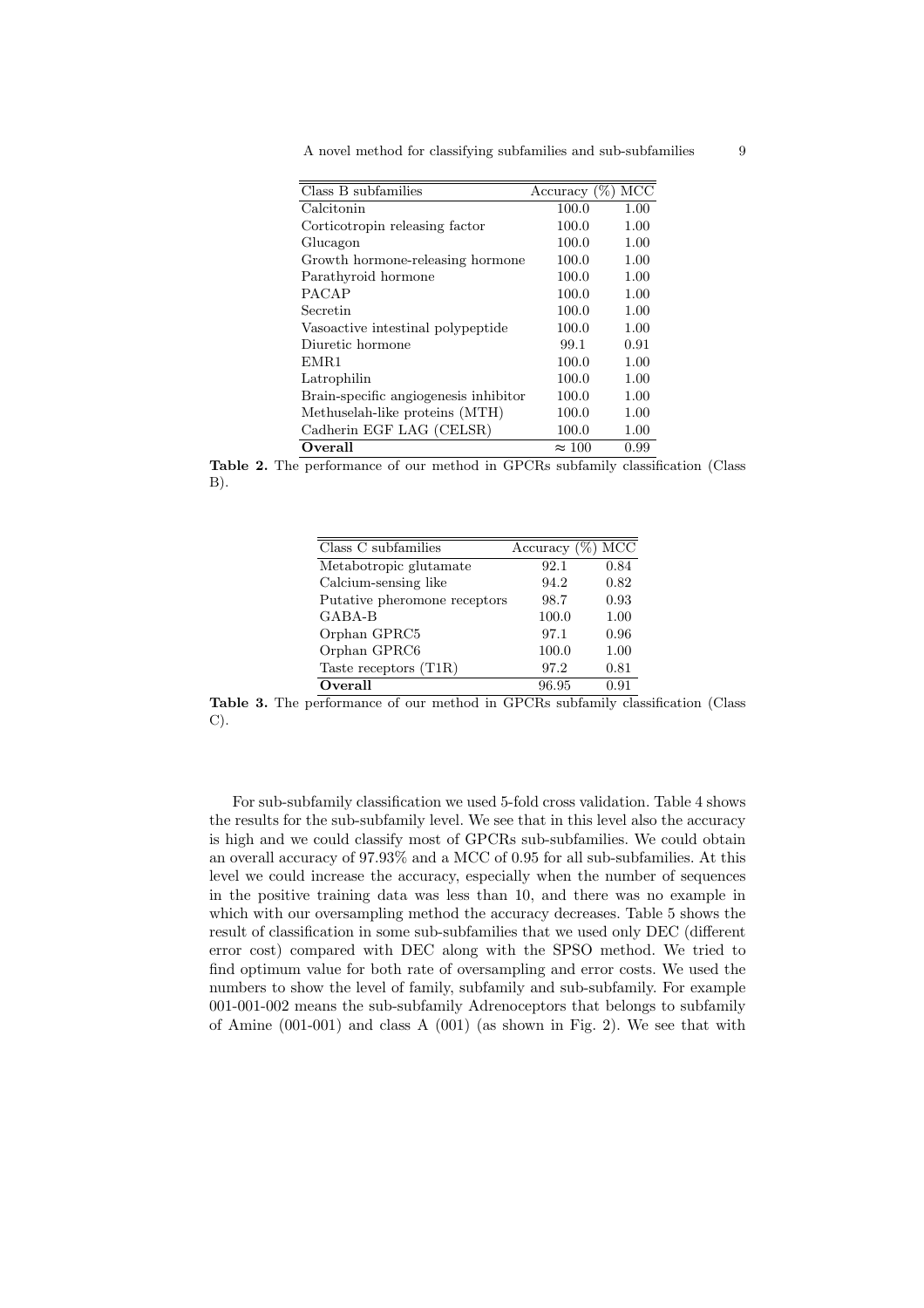10 A novel method for classifying subfamilies and sub-subfamilies

our method the MCC in general increases and, especially when the number of sequences is low, the efficiency of our method is apparent.

Table 4. The performance of our method in GPCRs sub-subfamily classification for Class A,B and C.

| Class A subfamilies            | Overall Accuracy (%) Overall MCC |      |
|--------------------------------|----------------------------------|------|
| Amine                          | 97.1                             | 0.91 |
| Peptide                        | 99.9                             | 0.93 |
| Hormone protein                | 100.1                            | 1.00 |
| (Rhod) opsin                   | 96.6                             | 0.95 |
| Olfactory                      | 98.9                             | 0.92 |
| Prostanoid                     | 98.0                             | 0.94 |
| Gonadotropin-releasing hormone | 96.1                             | 0.93 |
| Thyrotropin-releasing hormone  | 91.2                             | 0.94 |
| Lysosphingolipid               | 98.4                             | 1.00 |
| Class B Latrophilin            | 100.0                            | 1.00 |
| Class C Metabotropic glutamate | 98.1                             | 0.96 |
| Calcium-sensing like           | 97.2                             | 0.93 |
| GABA-B                         | 100.0                            | 1.00 |
| Overall                        | 97.93                            | 0.95 |

## 5 Discussion and conclusion

GPCR family classification enables us to find the specificity for ligand that binds to the receptor and also to predict the function of GPCRs. Our aim in this study was to develop an accurate method for classification of GPCRs at the sub-subfamily level, at which we have the problem of imbalanced data. We chose a local alignment kernel(LA kernel) as suitable kernel for our classification task. Compared with HMMs, the LA kernel takes more time during the training phase, but according to results of other researchers, the accuracy of discriminative methods with that kernel is higher than with a generative method like HMMs [8–10]. To solve the problem of imbalanced data we used the SPSO algorithm that can be used along with DEC (different error cost). It makes the classifier less sensitive to noise (here negative data) and increases its sensitivity. Based on our experiments (not showed here) in classifying sub-subfamilies of a subfamily, we get more accurate results if we select all other sub-subfamilies as negative data rather than only sequences in that subfamily, despite the fact that the learning step of the SVM classifier takes more time, because of the higher dimension of the kernel matrix. But the problem of imbalanced data in this case is severe and we tried to solve it with DEC along with the SPSO algorithm. Our study shows again that a discriminative approach for protein classification of GPCRs is more accurate than a generative approach. At the subfamily level we compared our method with that of Bhasin et al. [21]. They used an SVM-based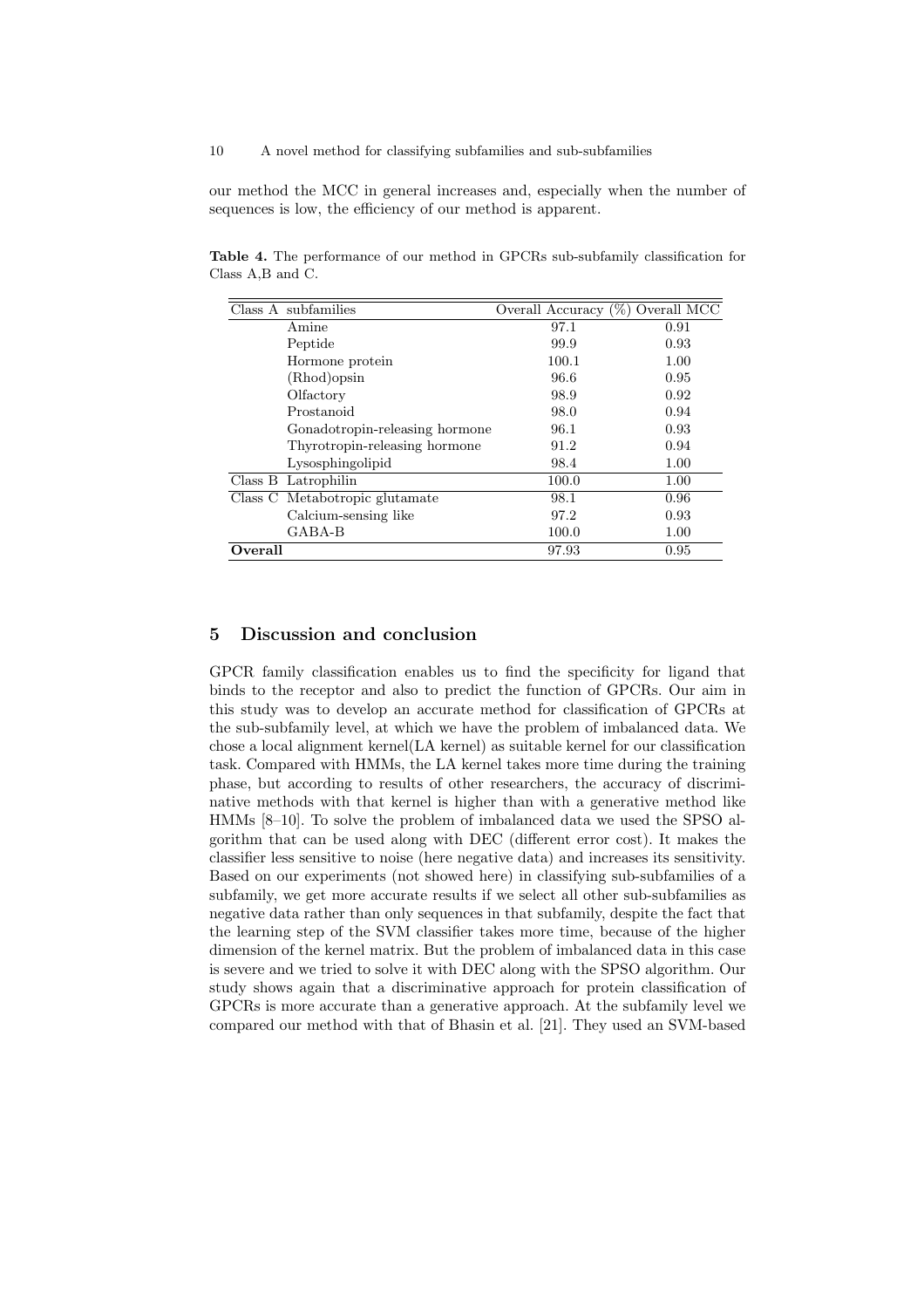method with dipeptide composition of protein sequences as input. The accuracy and MCC values of our method outperform theirs. For example in classification of subfamily A, the overall accuracy and MCC of their method were 97.3% and 0.97 but ours are 98.4% and .98, respectively. They did a comparison with other previously published methods like that of Karchin et al. [8] and showed that their method outperformed the others. To the best of our knowledge there is only one study which has been done for sub-subfamily classification [13]. Their approach is based on bagging a classification tree and they achieved 82.4% accuracy for sub-subfamily classification, which is less accurate than ours (97.93% with MCC of 0.95) despite the fact that they had excluded families with less than 10 sequences (we only excluded families with less than 4 sequences).

Table 5. The result of sub-subfamily classification with and without SPSO oversampling for subfamilies of Peptide(Class A).

|             |                                                 | <b>DEC</b> |      |                   |          |
|-------------|-------------------------------------------------|------------|------|-------------------|----------|
|             |                                                 |            |      | DEC+SPSO          |          |
|             | sub-subfamily Number of sequence $Accuracy(\%)$ |            |      | $MCC$ Accuracy(%) | MCC      |
| 001-002-002 | 17                                              | 99.7       | 0.81 | 99.9              | 0.97     |
| 001-002-003 | 19                                              | 99.9       | 0.94 | 100.0             | 1.00     |
| 001-002-005 | 12                                              | 99.9       | 0.91 | 100.0             | 1.00     |
| 001-002-021 | 20                                              | 99.8       | 0.66 | 99.9              | 0.91     |
| 001-002-024 | 4                                               | 99.7       | 0.38 | 100.0             | 1.00     |
| 001-002-025 | 5                                               | 99.9       | 0.79 | 100.0             | $1.00\,$ |

## References

- [1] T.K Attwood, M. D. R Croning and A. Gaulton. Deriving structural and functional insights from a ligand-based hierarchical classification of G-protein coupled receptors. Protein Eng 15:7-12, 2002.
- [2] T. E. Herbert and M. Bouvier. Structural and functional aspects of G proteincoupled receptor oligomerization. Biochem Cell Biol , 76:1-11, 1998.
- [3] F. Horn, E. Bettler, L. Oliveira L, F. Campagne, F. E. Cohhen and G. Vriend. GPCRDB information system for G protein-coupled receptors. Nucleic Acids Res. 31(1):294-297,2003.
- [4] S. F. Altschul, T. L. Madden, A. A. Schaffer, Z. Zhang, W. Miller W and D. J. Lipman. Gapped BLAST and PSI-BLAST: A new generation of protein database search programs. Nucleaic Acids Res. 25:3389-3402, 1997.
- [5] J. Kim, E. N. Moriyama, C. G. Warr, P. J. Clyne, and J. R. Carlson. Identification of novel multi-transmembrane proteins from genomic databases using quasiperiodic structural properties. Bioinformatics,16(9):767775, 2000.
- [6] D. W. Elrod and K. C. Chou. A study on the correlation of G-protein-coupled receptor types with amino acid composition. Protein Eng., 15, 713715, 2002.
- [7] B. Qian, O. S. Soyer and R. R. Neubig. Depicting a protein's two faces: GPCR classification by phylogenetic tree-based HMM. FEBS Lett.554, 95, 2003.